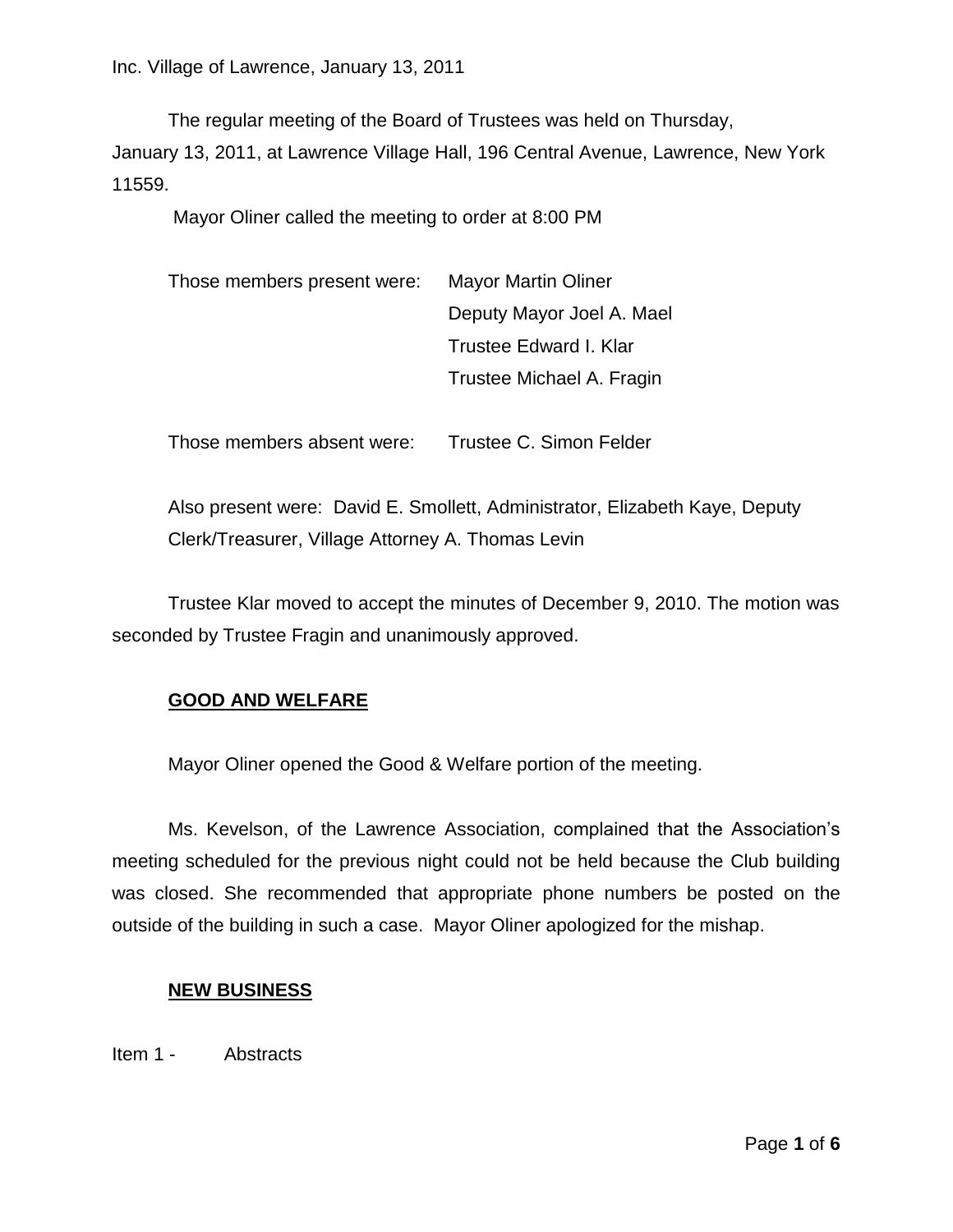Trustee Fragin questioned a payment for Auxiliary Police Signs. The Board had approved the signs a few months ago but no specific approval was made with regard to the Village paying for them as opposed to the Police Department. Administrator Smollett mentioned that the signs were posted at strategic street entrances leading into the Village.

Trustee Fragin moved to approve General Fund Abstract # 618; Trust Fund Abstract # 230; Recreation Fund Abstract # 34; Sewer Fund Abstract # 35; Payroll Abstract ## 2279-2281, with the exception of overtime for employee numbers 12 and 14. The motion was seconded by Trustee Klar and unanimously approved.

## Items 2 and 3 – Budget Transfers

Trustee Fragin moved to approve the budget transfers for fiscal year 2009-2010 and 6-month budget transfers for fiscal year 2010-2011. The motion was seconded by Trustee Klar and unanimously approved.

Item 4 - Purchase of new skid-steer bobcat

Mayor Oliner indicated that the Highway Department had recommended purchasing a new skid-steer bobcat for snow removal and other uses. Administrator Smollett presented a quote from a New York State-approved contractor of \$53,772.16. Deputy Mayor Mael indicated that he would like to do further research on the recommendation.

Item 5 – Request to Attend Club Managers Association of America annual conference

Trustee Klar moved to approve Mr. McMahon's attendance at the annual Club Managers conference at a cost not to exceed \$1,700.00. The motion was seconded by Trustee Fragin and unanimously approved.

Item 6 - Snow Storm Update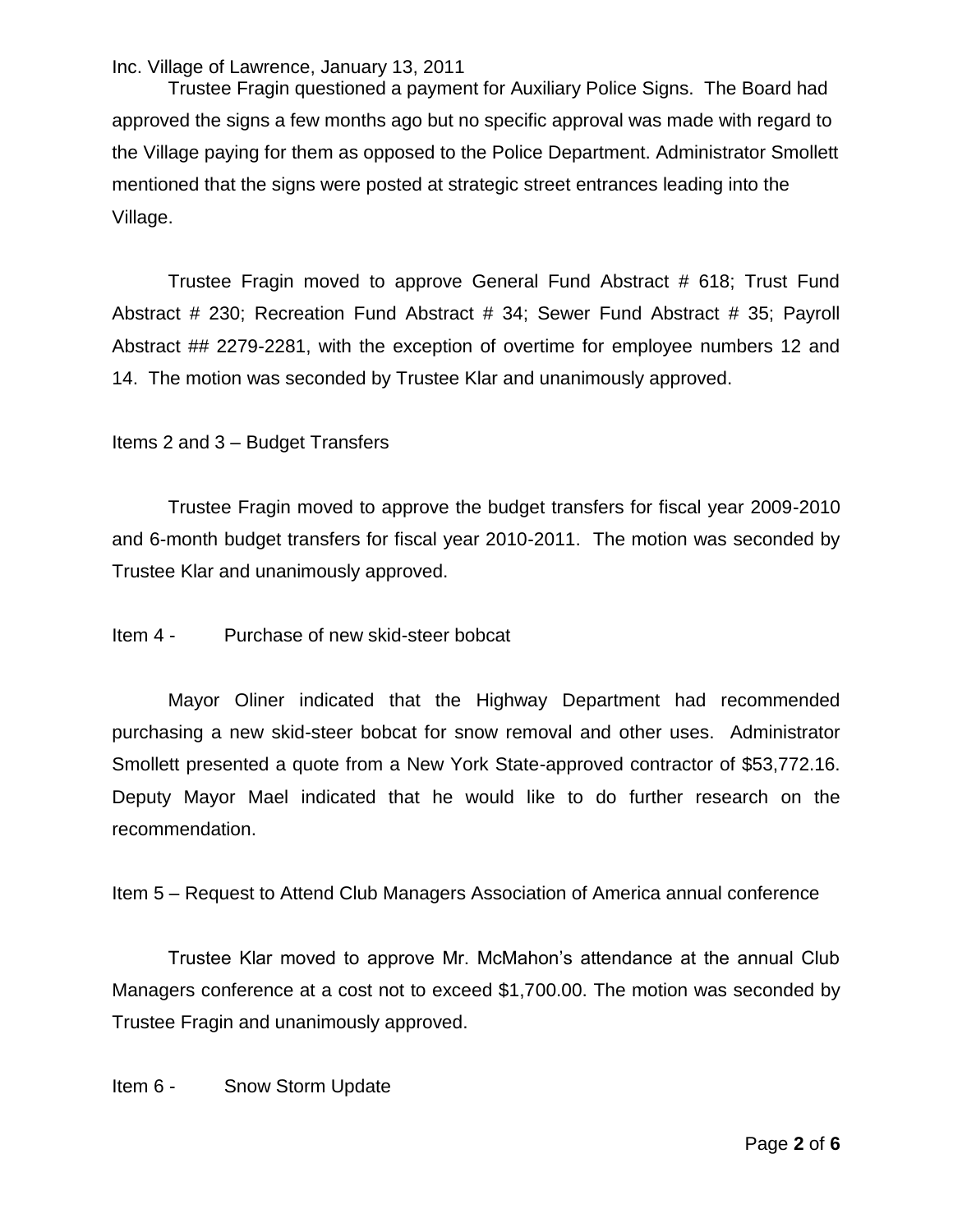Mayor Oliner commended the Highway Department for its excellent work during the snow storm. Building Superintendent Ryder indicated that removal of snow from the sidewalks was performed much better after the second storm. Deputy Mayor Mael and Trustee Klar reported that a number of sidewalks still had not been shoveled one week after the storm. Trustee Fragin reported that some cars had been left abandoned. The Building Superintendent indicated that he would look into these issues.

Trustee Klar noted that he had observed two men riding in one truck during the plowing of snow. Administrator Smollett indicated that the additional man was acting as a spotter for the driver. Trustee Klar suggested re-visiting this requirement.

Item 7 – Authorization to Publicize Bid Requests for road work

Administrator Smollett requested approval to publicize bid requests for road work for:

-Herrick Drive - south of Ocean to the end

- -Washington Ave. from Kendridge Road to Barrett Road
- Hollywood Crossing Barrett Road to Briarwood Crossing

The Board questioned why the work on Hollywood Crossing was being stopped at Briarwood. Building Superintendent Ryder indicated that he would look into either stopping the work at Hollywood Crossing/Ocean Avenue or doing work on the whole Hollywood/ Briarwood horseshoe at one time.

Trustee Fragin moved to authorize publication of bid requests for the above road work and to authorize continuation of road work on Hollywood Crossing at the Building Superintendent's discretion. The motion was seconded by Deputy Mayor Mael and unanimously approved.

## **OLD BUSINESS**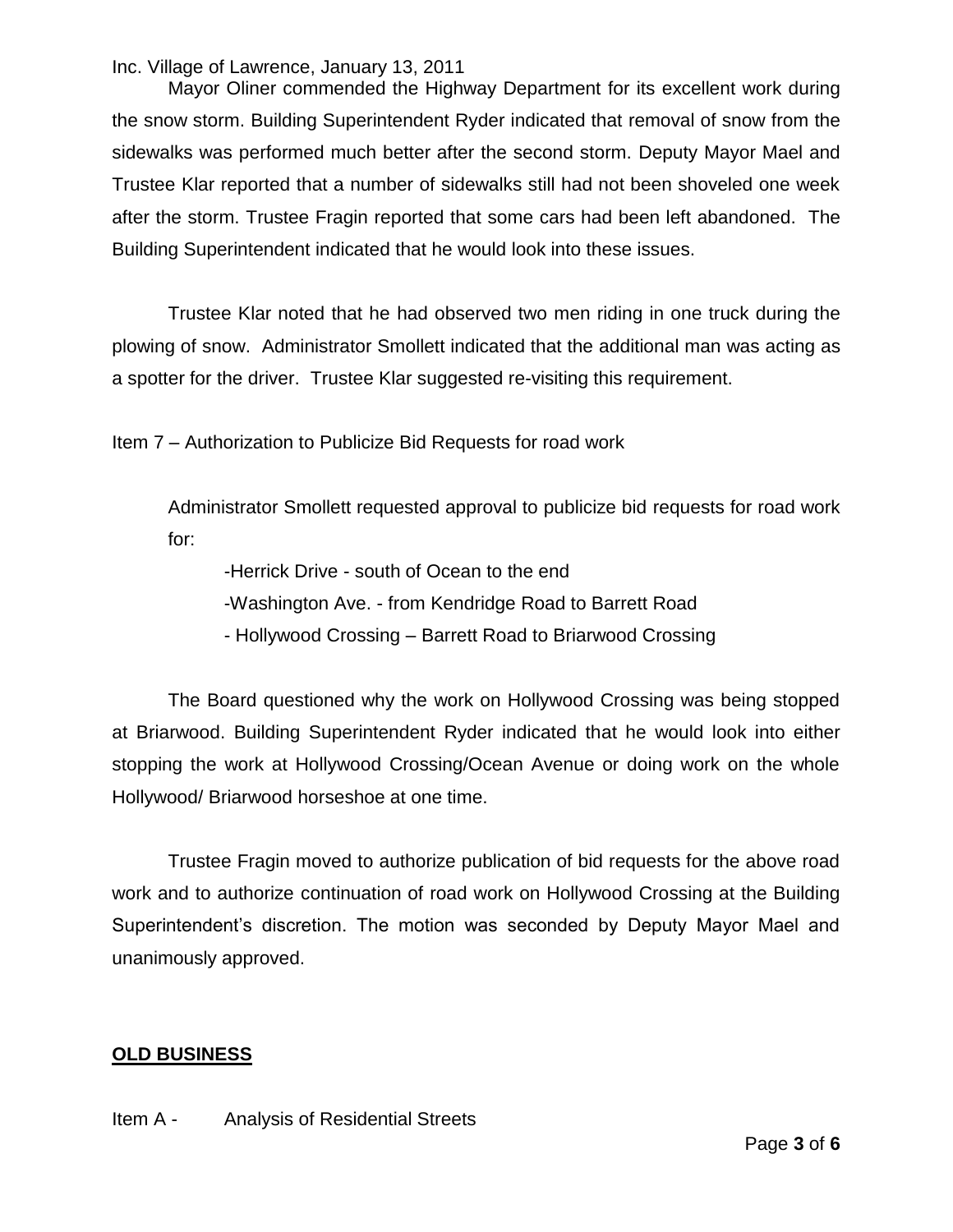Administrator Smollett indicated that the analysis has not yet been completed because of the snow.

Item B - William Street Study

The Board discussed the recommendation of Cameron Engineering to maintain William Street as a two-way street. Administrator Smollett recommended that a sign be posted restricting large trucks from William Street.

Ms. Handel, Lawrence Association, recommended narrowing the sidewalk on one side of William Street to make the street wider. Deputy Mayor Mael requested that a schematic be prepared, displaying appropriate signage and the narrowing of the sidewalk.

Item C - Internet Policy

Deputy Mayor Mael recommended adopting the Village Internet policy, including language prohibiting use of the Village's email accounts for personal use. Administrator Smollett indicated that he would include such language.

Trustee Fragin moved to adopt the Internet Policy as presented, with Deputy Mayor Mael's amendment. The motion was seconded by Trustee Klar and unanimously approved.

Mayor Oliner requested approval to waive the \$500.00 room rental fee for the Fire Department's annual Installation Dinner at the Country Club. Trustee Fragin moved to waive the \$500.00 fee. The motion was seconded by Trustee Klar and unanimously approved.

Page **4** of **6** Mayor Oliner requested approval to retain the firm of Nelson Pope & Voorhis to prepare an application for a \$25,000 tree-planting and management grant. The Village's match would be met with in-kind services. Trustee Klar moved to retain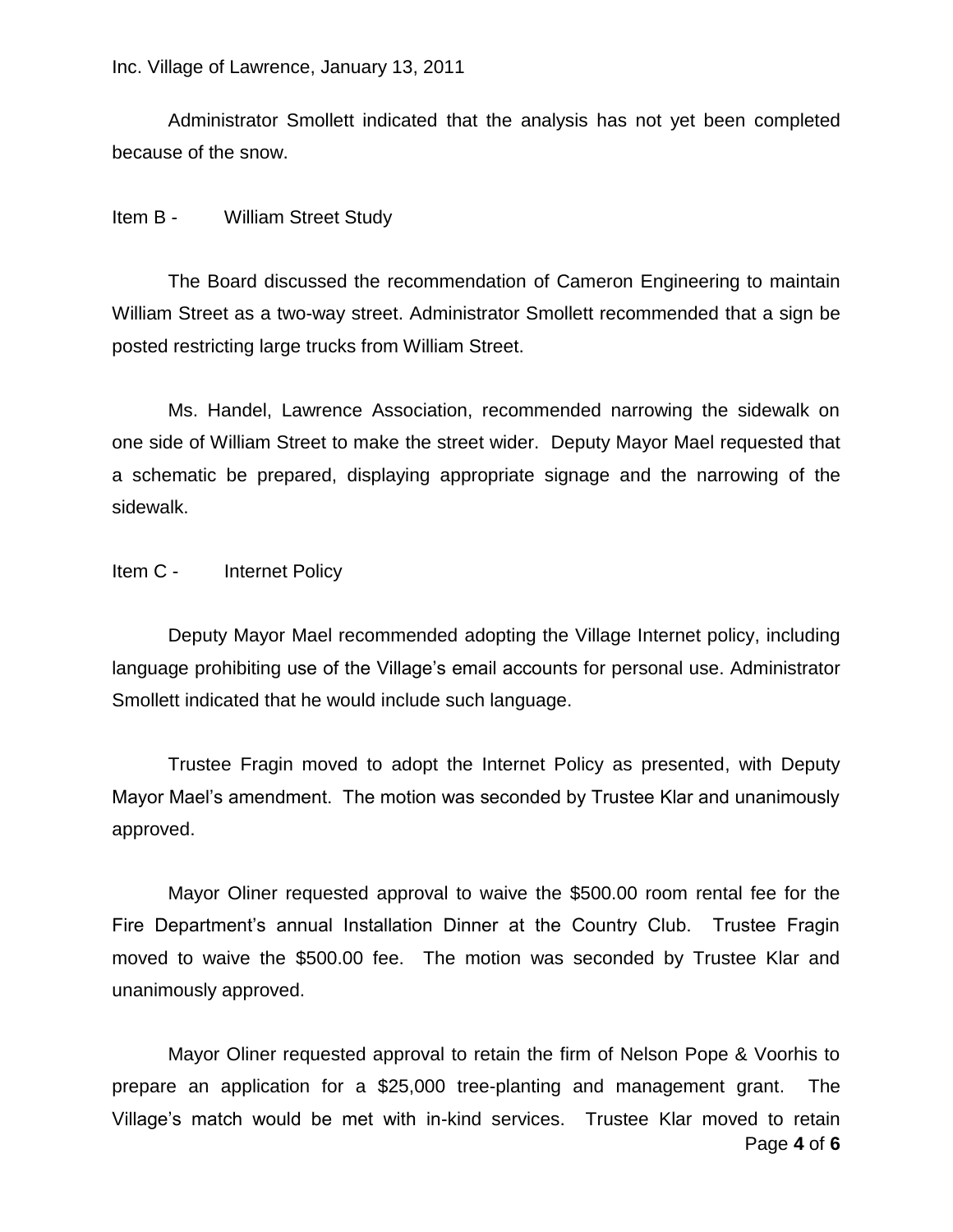Nelson Pope & Voorhis for a fee of \$1,500.00 and authorize the Administrator to file an application under the Urban and Community Forestry Grant Program in an amount not to exceed \$25,000 and to enter into and execute a project agreement with the New York State Department of Environmental Conservation for such financial assistance to the Village of Lawrence for the Village Memorial Park Revitalization Project.

The motion was seconded by Trustee Fragin and unanimously approved.

Members of the Board discussed the following old business items:

- Status of appointments
- Kosher Caterer RFP
- Updating Village Hall to Code
- Tide Gate

There being no further public session business before the Board, at 10:00 pm, Deputy Mayor Mael moved to adjourn to Executive Session to discuss matters pertaining to pending or potential litigation and collective bargaining agreements. The motion was seconded by Trustee Fragin and unanimously approved.

At 10:15 pm, the Board returned to public session. Trustee Klar moved to approve the proposed arbitration settlement between the Village of Lawrence and employee Joseph Ciaravolo. The motion was seconded by Trustee Fragin and unanimously approved.

Trustee Fragin moved to retain Sam Schwartz for the purpose of conducting a study of the south side of Rock Hall Road for a proposed pathway. The motion was seconded by Mayor Oliner, but failed upon the following vote:

| Mayor Oliner -      | Aye     |
|---------------------|---------|
| Deputy Mayor Mael - | Abstain |
| Trustee Klar -      | Abstain |
| Trustee Fragin -    | Aye     |